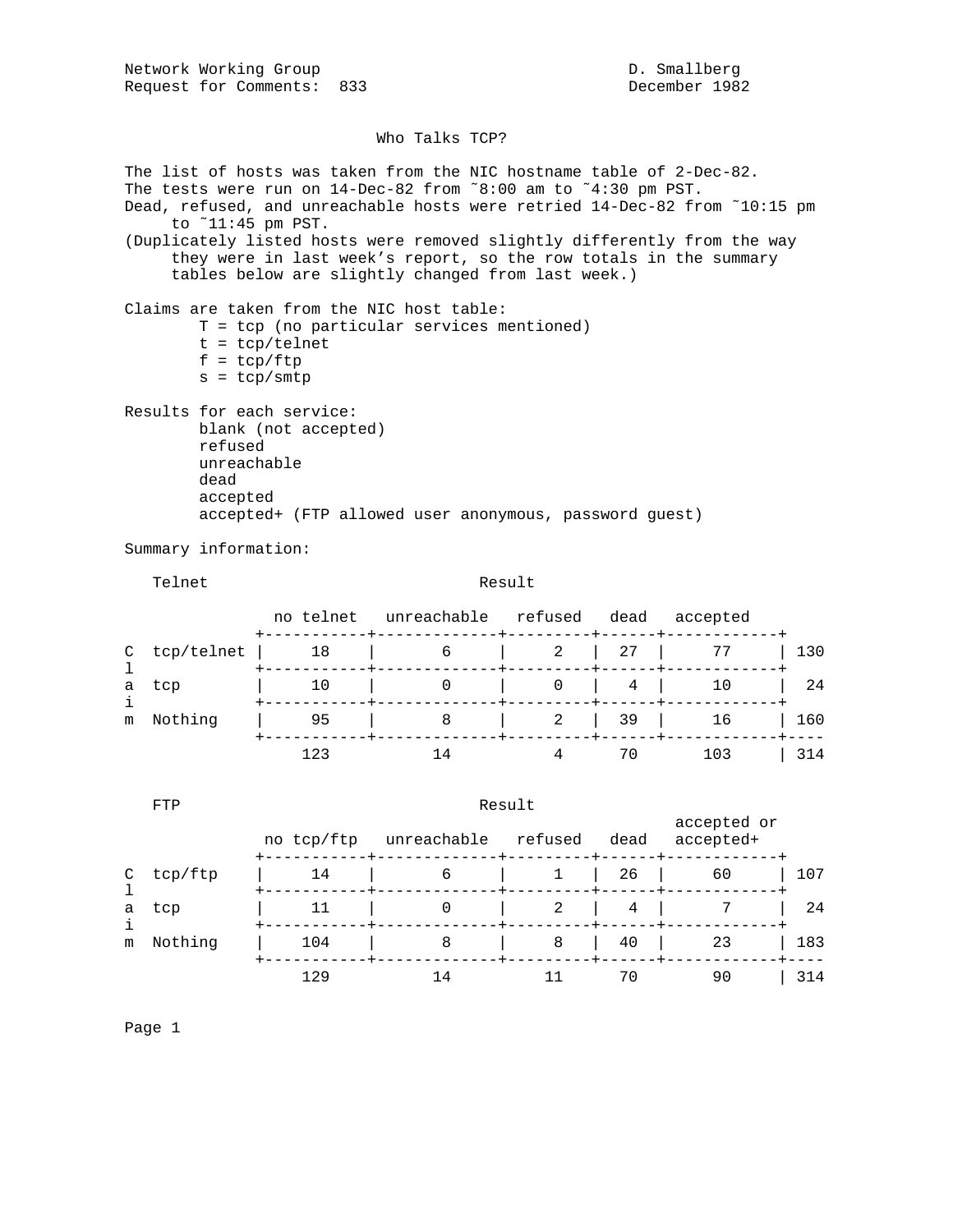SMTP Result

|            |     | no tcp/smtp unreachable refused |    | dead                                | accepted |     |
|------------|-----|---------------------------------|----|-------------------------------------|----------|-----|
| C tcp/smtp |     |                                 |    | $1 \mid 26 \mid$                    | 57       | 96  |
| a tcp      | 12  |                                 |    | 4                                   | כ        | 24  |
| m Nothing  | 113 |                                 | 13 | $\begin{array}{ccc} \end{array}$ 40 | -20      | 194 |
|            | 131 |                                 |    | 70                                  | 82       | 314 |

## Results in alphabetical order:

| Name        | Address   | Claims      | Telnet   | FTP      | SMTP      |
|-------------|-----------|-------------|----------|----------|-----------|
| $- - - -$   | -------   | ------      | ------   | $---$    | $- - - -$ |
| acc         | 10.2.0.54 | $- - - - -$ |          |          |           |
| ada-vax     | 10.0.0.52 | $- - - -$   | refused  | refused  | accepted  |
| aerospace   | 10.2.0.65 | $T---$      |          |          |           |
| afgl        | 10.1.0.66 | $- - - - -$ |          | dead     |           |
| afsc-ad     | 10.0.0.53 | $T---$      | accepted | accepted |           |
| afsc-dev    | 10.2.0.53 | ----        |          |          |           |
| afsc-hq     | 10.0.0.67 | $- - - -$   |          |          |           |
| afsc-sd     | 10.0.0.65 | $- - - -$   |          |          |           |
| afwl        | 10.0.0.48 | $- - - -$   |          |          |           |
| alta-coma   | 3.1.0.50  | $T---$      |          |          |           |
| $ames-11$   | 10.3.0.16 | $- - - -$   |          |          |           |
| $ames-67$   | 10.0.0.16 | $T--$       |          | dead     |           |
| anl         | 10.0.0.55 | $- - - -$   |          |          |           |
| $an1 - mcs$ | 10.1.0.55 | $---$       |          | dead     |           |
| arpa-dms    | 10.0.0.28 | $---$       |          |          |           |
| arpa-png11  | 10.3.0.28 | $---$       |          |          |           |
| bbn-admin   | 3.1.0.6   | $-tfs$      | accepted | accepted | accepted  |
| bbn-cd      | 3.3.0.9   | $-tfs$      | accepted | accepted | accepted  |
| bbn-clxx    | 10.2.0.71 | $-tfs$      | accepted | accepted | accepted  |
| bbn-inoc    | 3.2.0.6   | $-tfs$      | accepted | accepted | accepted  |
| bbn-noc     | 3.1.0.14  | $-tfs$      | accepted | accepted | accepted  |
| bbn-noc2    | 10.6.0.82 | $-tfs$      | accepted | accepted | accepted  |
| bbn-nu      | 10.0.0.72 | $---S$      |          |          |           |
| bbn-rsm     | 10.4.0.82 | $-t$ --     | accepted |          |           |
| bbn-unix    | 3.1.0.4   | $-tfs$      | accepted | accepted | accepted  |
| bbn-vax     | 10.1.0.82 | $-tfs$      | accepted | accepted | accepted  |
| bbna        | 10.3.0.5  | $-tf-$      | accepted | accepted | accepted  |
| bbnb        | 10.0.0.49 | $-t$ - -    | accepted | refused  | refused   |
| bbnc        | 10.3.0.49 | $-t$ - -    | accepted | refused  | refused   |
| bbncca      | 3.0.0.2   | $-tfs$      | accepted | accepted | accepted  |
| bbnccb      | 3.1.0.2   | $-tfs$      | accepted | accepted | accepted  |
| bbnccc      | 3.2.0.2   | $-tfs$      | accepted | accepted | accepted  |
| bbnccd      | 3.3.0.2   | $-tfs$      | accepted | accepted | accepted  |
| bbnccf      | 3.0.0.4   | $-tfs$      | accepted | accepted | accepted  |
| bbncci      | 3.3.0.4   | -tfs        | accepted | accepted | accepted  |
| bbnf        | 10.0.0.5  | $-tf-$      | accepted | accepted | accepted  |
| bbng        | 10.1.0.5  | $-tf-$      | accepted | accepted | accepted  |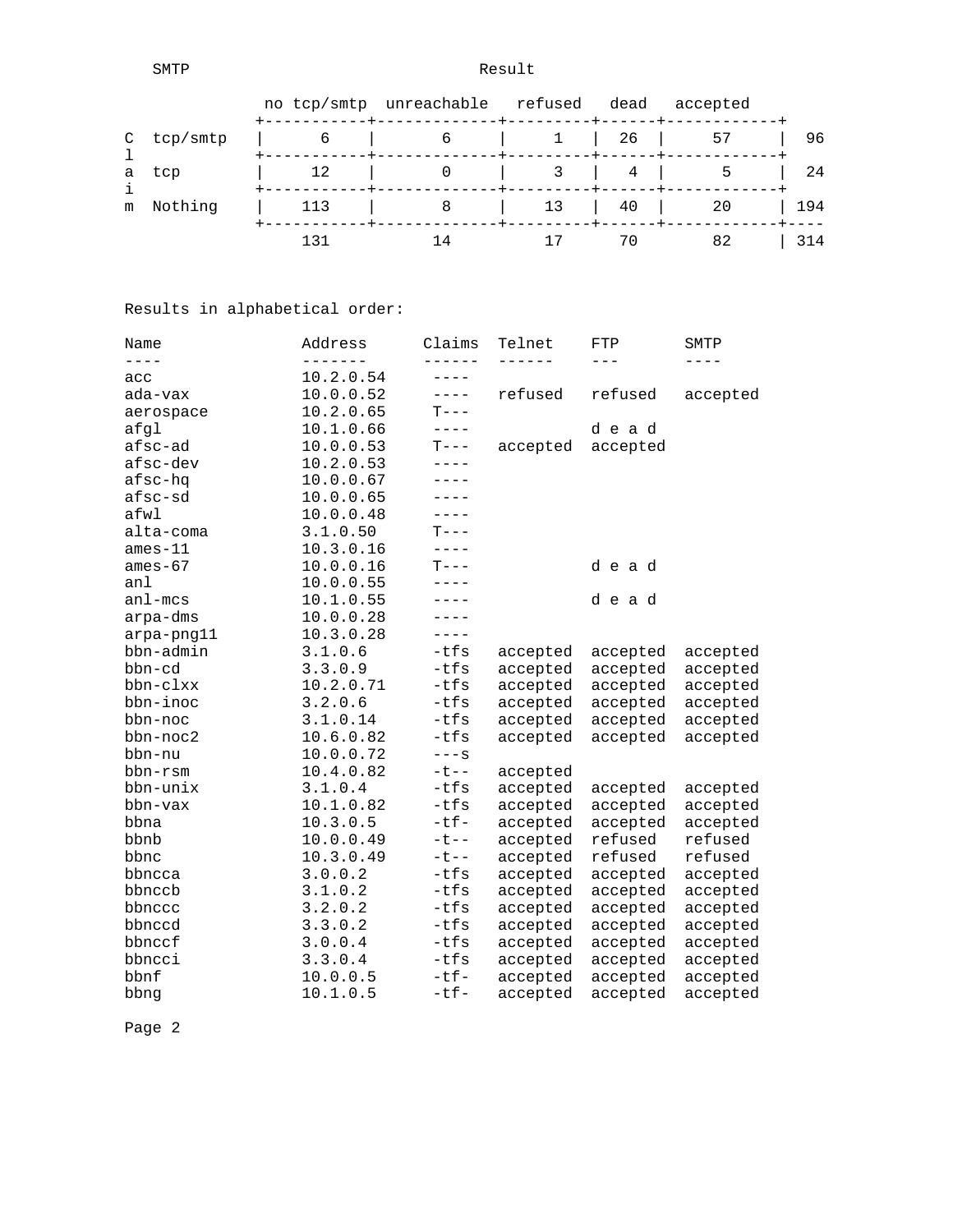| bbnp                        | 10.2.0.72            | -tfs        | accepted | accepted                    | accepted |
|-----------------------------|----------------------|-------------|----------|-----------------------------|----------|
| bbnq                        | 3.2.0.7              | $-tfs$      | accepted | accepted                    | accepted |
| bbns                        | 10.3.0.82            | $-tfs$      | accepted | accepted                    | accepted |
| bbnt                        | 3.3.0.7              | $-tfs$      | accepted | accepted                    | accepted |
| bbnw                        | 3.3.0.6              | -tfs        | accepted | accepted                    | accepted |
| bbnx                        | 3.0.0.8              | $-tfs$      | accepted | accepted                    | accepted |
| bbny                        | 3.2.0.8              | $-tfs$      | accepted | accepted                    | accepted |
| bnl                         | 10.1.0.58            | $- - - -$   |          |                             |          |
| bragg-stal                  | 10.1.0.38            | $-t$ --     |          |                             |          |
| brl                         | 10.0.0.29            | ----        |          |                             |          |
| brl-bmd                     | 10.3.0.29            | ----        |          |                             |          |
| cca-unix                    | 10.0.0.31            | $---$       | accepted | accepted                    | accepted |
| cca-vms                     | 10.1.0.31            | $T---$      | accepted | accepted                    | accepted |
| cctc                        | 10.0.0.20            | $-t$ --     |          |                             |          |
| centacs-mmp                 | 10.0.0.60            | $---$       |          | dead                        |          |
| centacs-tf                  | 10.3.0.60            | $---$       |          | dead                        |          |
| cincpacflt-wm               | 10.1.0.36            | $---$       |          |                             |          |
| $cit-20$                    | 10.0.0.54            | $T---$      | accepted | accepted                    | accepted |
| cit-vax                     | 10.1.0.54            | $T---$      | accepted | accepted                    | accepted |
| clarksburg-expak            | 8.0.0.4              | $---$       |          | unreachable                 |          |
| clarksburg-monitor 8.0.0.44 |                      | $---$       |          | unreachable                 |          |
| cmu                         | $128.2.254.255$ ---s |             |          | dead                        |          |
| $cmu-cs-a$                  | 10.1.0.14            | $- - - -$   |          |                             |          |
| $cmu-cs-b$                  | 10.0.0.14            | $- - - -$   |          | dead                        |          |
| $cmu-cs-c$                  | 10.3.0.14            | $---$       |          |                             |          |
| $cmu-cs-cad$                | 128.2.254.133 -tfs   |             | accepted | accepted                    | accepted |
| $cmu-cs-g$                  | 128.2.254.132        | -tfs        | accepted | accepted                    | accepted |
| cmu-cs-gandalf              | 128.2.254.140        | $-tfs$      | accepted | accepted                    | accepted |
| cmu-cs-ius                  | 128.2.254.128        | -tfs        | accepted | accepted                    | accepted |
| $cmu-cs-j$                  | 128.2.254.144 -tfs   |             |          | dead                        |          |
| cmu-cs-k                    | 128.2.254.136 -tfs   |             |          | dead                        |          |
| cmu-cs-ps                   | 128.2.254.130        | $----$      |          | dead                        |          |
| cmu-cs-speech               | 128.2.254.145        | -tfs        | accepted | accepted                    |          |
| cmu-cs-spice                | 128.2.254.139        | $-tfs$      | accepted | accepted                    | accepted |
| cmu-cs-vlsi                 | 128.2.254.129        | -tfs        | accepted | accepted                    | accepted |
| $cmu-cs-zog$                | 128.2.254.131 -tfs   |             | accepted | accepted                    | accepted |
| cmu-ri-fas                  | 128.2.254.138        | -tfs        | accepted | refused                     | accepted |
| $cmu-ri-isl$                | 128.2.254.143        | -tfs        |          | dead                        |          |
| cmu-ri-leg                  | 128.2.254.141 -tfs   |             |          | dead                        |          |
| coins-gateway               | 10.1.0.57            | $- - - - -$ |          |                             |          |
| coins-tas                   | 10.0.0.36            | $- - - -$   |          | dead                        |          |
| collins-pr                  | 10.0.0.46            | $T---$      |          |                             |          |
| cornell                     | 10.3.0.96            | -tfs        |          | accepted accepted           | accepted |
| csnet-cic                   | 3.0.0.14             | -tfs        |          | dead                        |          |
| csnet-purdue                | 10.2.0.37            | $-tfs$      |          | unreachable                 |          |
| csnet-sh                    | 192.5.2.3            | $T---$      |          | accepted accepted+ accepted |          |
| dcn1                        | 128.4.0.1            | -tfs        | accepted | accepted+ accepted          |          |
| dcn2                        | 128.4.0.2            | -tfs        |          | dead                        |          |
| dcn3                        | 128.4.0.3            | $-tfs$      | accepted | accepted+ accepted          |          |
| dcn4                        | 128.4.0.4            | $-tfs$      |          | dead                        |          |
| dcn5                        | 128.4.0.5            | $-tfs$      |          | unreachable                 |          |
| dcn6                        | 128.4.0.6            | -tfs        | accepted | accepted+ accepted          |          |
| dcn7                        | 128.4.0.7            | $-tfs$      |          | dead                        |          |
| dcn8                        | 128.4.0.8            | $-tfs$      |          | dead                        |          |
| dcn9                        | 128.4.0.9            | -tfs        |          | dead                        |          |
|                             |                      |             |          |                             |          |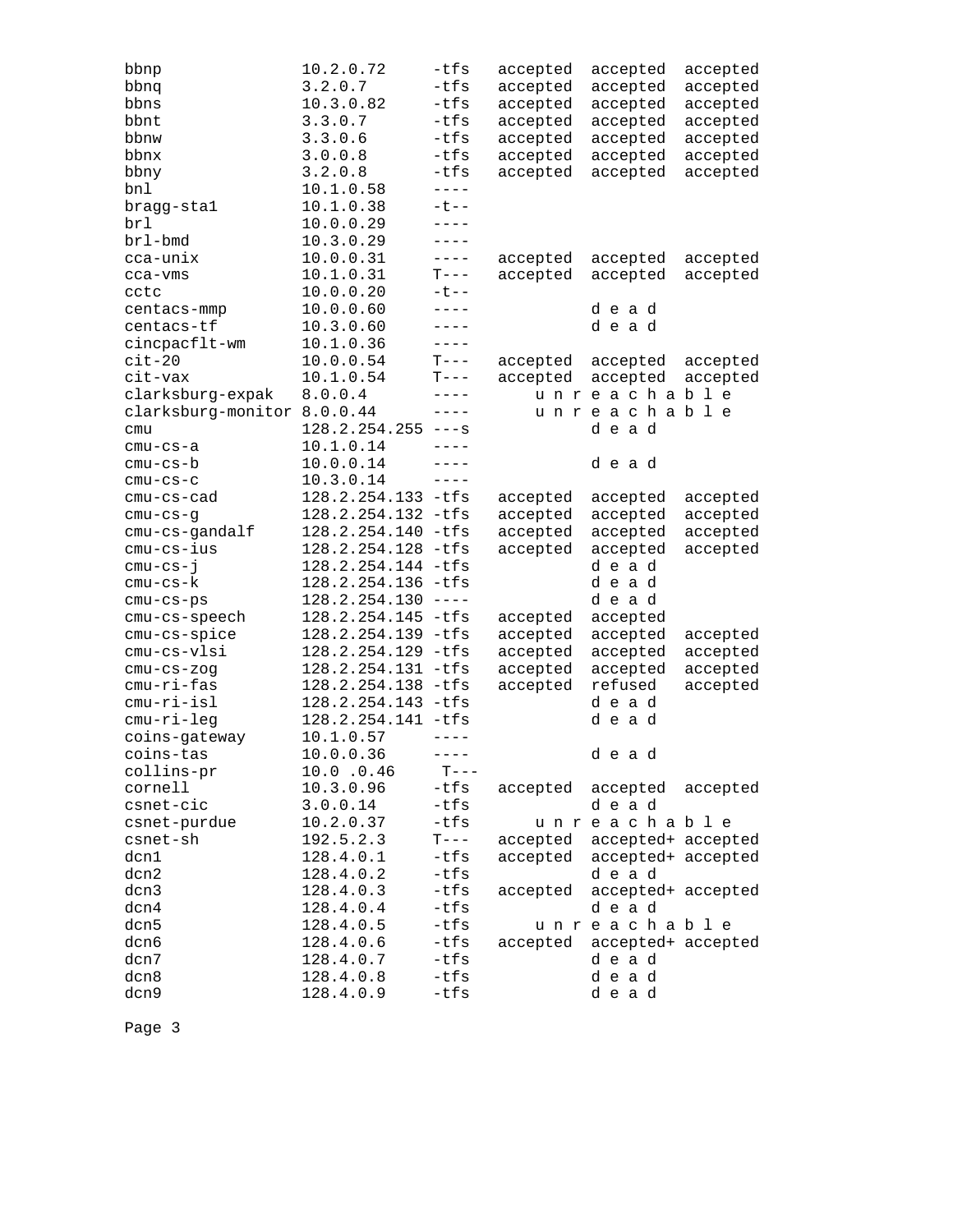| $dec-2136$        | 10.0.0.79  | $T---$    | accepted | refused                     | refused  |
|-------------------|------------|-----------|----------|-----------------------------|----------|
| dec-marlboro      | 10.1.0.79  | $T---$    |          |                             |          |
| dfvlr1            | 128.7.0.1  | $-tfs$    |          | unreachable                 |          |
| dfvlr2            | 128.7.0.2  | $-tfs$    |          | unreachable                 |          |
| dfvlr3            | 128.7.0.3  | -tfs      |          | unreachable                 |          |
| dfvlr7            | 128.7.0.7  | -tfs      |          | unreachable                 |          |
| dti               | 10.1.0.12  | $---$     |          | dead                        |          |
| dti-vms           | 10.0.0.12  | $---S$    | accepted | accepted                    | accepted |
| dtnsrdc           | 10.1.0.81  | $---$     |          |                             |          |
| edn-host1         | 21.1.0.1   | $-tfs$    | accepted |                             | accepted |
| edn-unix          | 10.3.0.20  | $-tfs$    |          |                             | accepted |
| etac              | 10.0.0.59  | $- - - -$ |          |                             |          |
| etam-expak        | 4.0.0.1    | $- - - -$ |          |                             |          |
| etam-monitor      | 4.0.0.41   | $----$    |          |                             |          |
| fnoc              | 10.1.0.33  | ----      |          | dead                        |          |
| fnoc-secure       | 10.3.0.33  | $---$     |          | dead                        |          |
| ford-ecc          | 128.5.0.11 | $-tfs$    |          | dead                        |          |
| ford-eed          | 128.5.0.14 | $-tfs$    | accepted | accepted+ accepted          |          |
| ford-ers          | 128.5.0.13 | -tfs      |          | accepted accepted+ accepted |          |
| ford-foe          | 128.5.0.15 | $-tfs$    |          | dead                        |          |
| ford-lab          | 128.5.0.8  | $-tfs$    | accepted | accepted+ accepted          |          |
| ford-res          | 128.5.0.10 | $-tfs$    |          | dead                        |          |
| ford-srl          | 128.5.0.12 | $-tfs$    |          | dead                        |          |
| ford-vax          | 128.5.0.9  | $-tfs$    |          | dead                        |          |
| ford-wdl1         | 128.5.32.1 | $-tfs$    | accepted | accepted                    | accepted |
| ford-wdl2         | 128.5.32.2 | $-tfs$    |          | dead                        |          |
| ford-wdl3         | 128.5.32.3 | $-tfs$    |          | dead                        |          |
| ford-wdl4         | 128.5.32.4 | $-tfs$    |          | dead                        |          |
| ford-wdl5         | 128.5.32.5 | $-tfs$    |          | dead                        |          |
| ford-wdl6         | 128.5.32.6 | $-t$ $-$  | accepted | accepted accepted           |          |
| fordl             | 128.5.0.1  | $-tfs$    | accepted | accepted+ accepted          |          |
| ford2             | 128.5.0.2  | $-tfs$    | accepted | accepted+ accepted          |          |
| ford3             | 128.5.0.3  | $-tfs$    | accepted | accepted+ accepted          |          |
| ford4             | 128.5.0.4  | $-tfs$    |          | dead                        |          |
| fucino            | 4.0.0.88   | $- - - -$ |          |                             |          |
| fucino-expak      | 4.0.0.95   | $- - - -$ |          |                             |          |
| fucino-monitor    | 4.0.0.94   | $- - - -$ |          |                             |          |
| goonhilly-expak   | 4.0.0.2    | $----$    |          |                             |          |
| goonhilly-monitor | 4.0.0.42   | ----      |          |                             |          |
| qunter-adam       | 10.1.0.13  | $---$     | accepted | accepted                    | accepted |
| qunter-unix       | 10.0.0.13  | $- - - -$ |          |                             |          |
| harv-10           | 10.0.0.9   | ----      |          |                             |          |
| hi-multics        | 10.0.0.80  |           |          |                             |          |
| isi-png11         | 10.1.0.27  | ----      |          |                             |          |
| isi-speech11      | 10.0.0.22  | ----      |          |                             |          |
| isi-vaxa          | 10.2.0.27  | ーセーー      | accepted | accepted                    | accepted |
| jpl-vax           | 10.3.0.54  | $---$     |          | dead                        |          |
| kestrel           | 10.3.0.32  | $---$     |          |                             |          |
| 1 <sub>b1</sub>   | 10.0.0.34  | $- - - -$ |          |                             |          |
| $1b1-cs$ am       | 10.1.0.34  | $---S$    | accepted | refused                     | accepted |
|                   |            |           |          |                             |          |
| 11<br>$11 - 11$   | 10.0.0.10  | ----      |          | dead                        |          |
|                   | 10.3.0.10  |           |          |                             |          |
| $11 - asg$        | 10.1.0.44  | ----      |          | dead                        |          |
| 11-iptcp          | 10.3.44.10 | $T---$    |          |                             |          |
| $l$ l-t $cp$      | 10.1.0.10  | $T---$    |          | dead                        |          |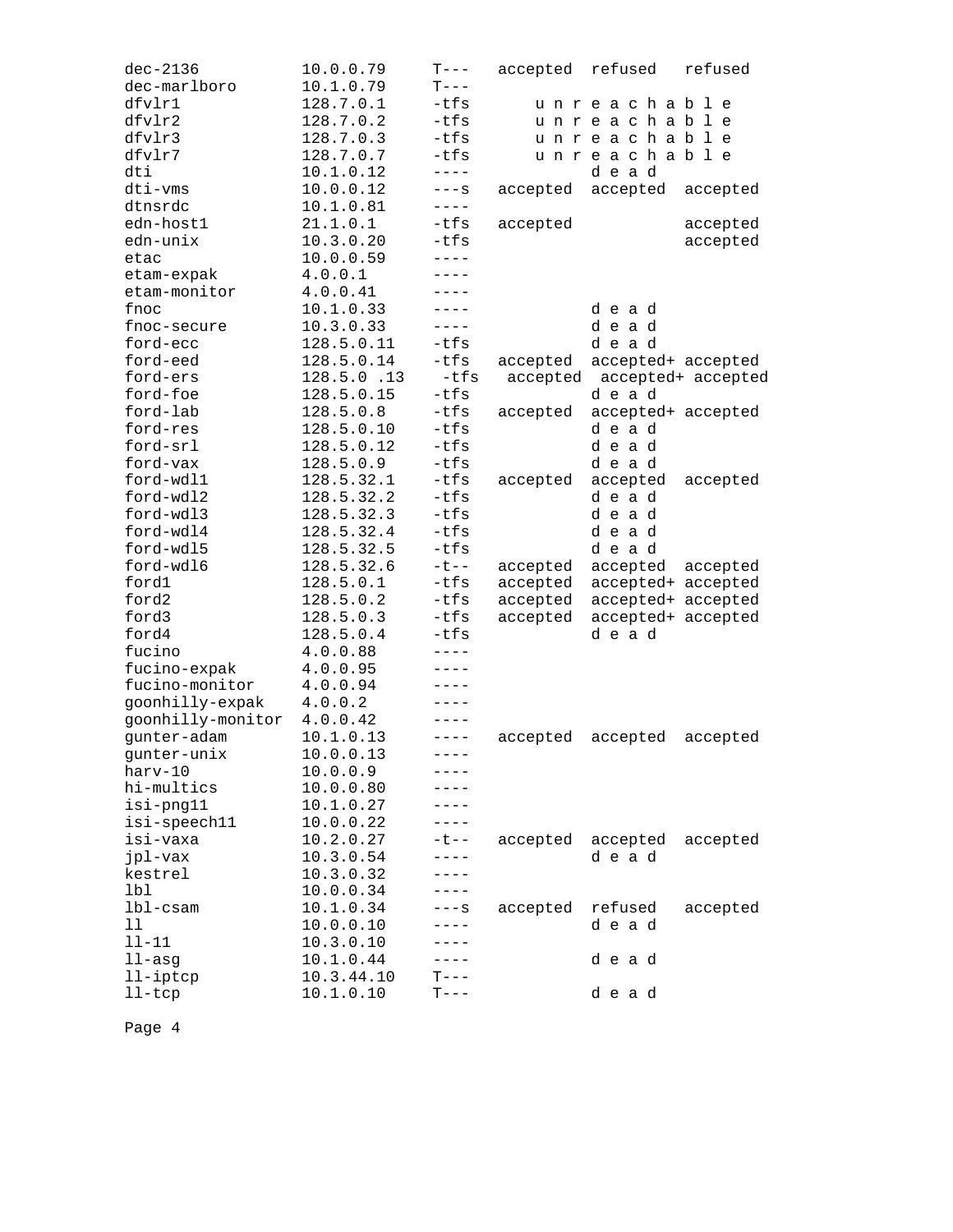| ll-xn                | 10.2.0.10  | ----        |          |                    |          |
|----------------------|------------|-------------|----------|--------------------|----------|
| $lll$ -mfe           | 10.1.0.21  | - - - -     |          |                    |          |
| $111$ -unix          | 10.0.0.21  |             |          |                    |          |
| logicon              | 10.2.0.3   | ----        |          | dead               |          |
| martin               | 10.3.0.53  | ----        |          | dead               |          |
| martin-b             | 10.1.0.64  | ----        |          |                    |          |
| mcclellan            | 10.3.0.78  | ----        |          | dead               |          |
| $mit-ai$             | 10.2.0.6   | $---$       |          |                    |          |
| mit-ajax             | 18.10.0.64 | -tf-        | accepted | accepted           | accepted |
| $mit-cls$            | 18.10.0.76 | $-tfs$      |          |                    |          |
| $mit-csr$            | 18.10.0.8  | $---S$      | accepted |                    | accepted |
| mit-devmultics       | 10.3.0.31  | $-t-s$      |          | dead               |          |
| mit-dms              | 10.1.0.6   | $---$       |          |                    |          |
| $mit-mc$             | 10.3.0.44  | ----        |          |                    |          |
| $mit-m1$             | 10.3.0.6   | $---$       |          |                    |          |
| mit-multics          | 10.0.0.6   | $-t-s$      |          |                    |          |
| mit-tstgw            | 10.2.0.44  | $T---$      |          | dead               |          |
| $mit$ - $xx$         | 10.0.0.44  | $- - - -$   | accepted | accepted+ refused  |          |
| mitre                | 10.0.0.17  | $T---$      |          |                    |          |
| mitre-bedford        | 10.0.0.66  | $---$       |          |                    |          |
| nadc                 | 10.2.0.24  | $- - - -$   |          |                    |          |
| nalcon               | 10.0.0.81  | ----        |          | dead               |          |
| $nbs-p1$             | 10.3.0.19  | $- - -$     |          | dead               |          |
| nbs-sdc              | 10.1.0.19  | ----        |          |                    |          |
| nbs-unix             | 10.2.0.19  | ----        |          |                    |          |
| nbs-vms              | 10.0.0.19  | ----        |          |                    |          |
| ncsc                 | 10.1.0.53  | $---$       |          | dead               |          |
| ndre1                | 48.3.1.41  | -tfs        | accepted | accepted+ accepted |          |
| nems                 | 10.3.0.81  | $-tfs$      | accepted | accepted           | accepted |
| nlm-mcs              | 10.0.0.88  | $---$       |          |                    |          |
| nosc-cc              | 10.0.0.3   | ----        | accepted | accepted           | refused  |
| nosc-sdl             | 10.1.0.35  | ----        |          | dead               |          |
| nosc-secure2         | 10.0.0.35  |             |          |                    |          |
| nosc-secure3         | 10.3.0.35  | ----        |          | dead               |          |
| nosc-spel            | 10.1.0.3   | $- - - -$   |          | dead               |          |
| nprdc                | 10.3.0.3   | ----        |          | dead               |          |
| nps                  | 10.0.0.33  | $T---$      |          |                    |          |
| nrl                  | 10.0.0.8   | $- - - - -$ |          | dead               |          |
| nrl-aic              | 10.1.0.8   | $T---$      | accepted | accepted           | accepted |
| $nrl$ - $\text{css}$ | 10.7.0.8   | $---$       | accepted | accepted           | accepted |
| nrl-tops10           | 10.3.0.8   | $- - - -$   |          |                    |          |
| nswc-dl              | 10.0.0.84  | ----        | accepted | accepted           |          |
| nswc-wo              | 10.2.0.8   |             |          | dead               |          |
| nusc                 | 10.3.0.92  |             |          |                    |          |
| nusc-npt             | 10.2.0.92  |             |          |                    |          |
| $nwc-387a$           | 10.0.0.85  | - - - -     |          |                    |          |
| $nwc-387b$           | 10.3.0.85  | ----        |          |                    |          |
| nwc-elf              | 10.1.0.85  | ----        |          | unreachable        |          |
| nyu                  | 10.0.0.58  | $---$       |          |                    |          |
| office-1             | 10.0.0.43  | $T---$      |          |                    |          |
| office-10            | 10.1.0.93  | $-tf-$      |          | dead               |          |
| office-12            | 10.2.0.93  | $T---$      |          | dead               |          |
| office-2             | 10.1.0.43  | $T---$      |          |                    |          |
| office-3             | 10.2.0.43  | $T---$      | accepted | refused            | refused  |
| office-7             | 10.3.0.43  | $-t$ $-$    | accepted | refused            | refused  |
|                      |            |             |          |                    |          |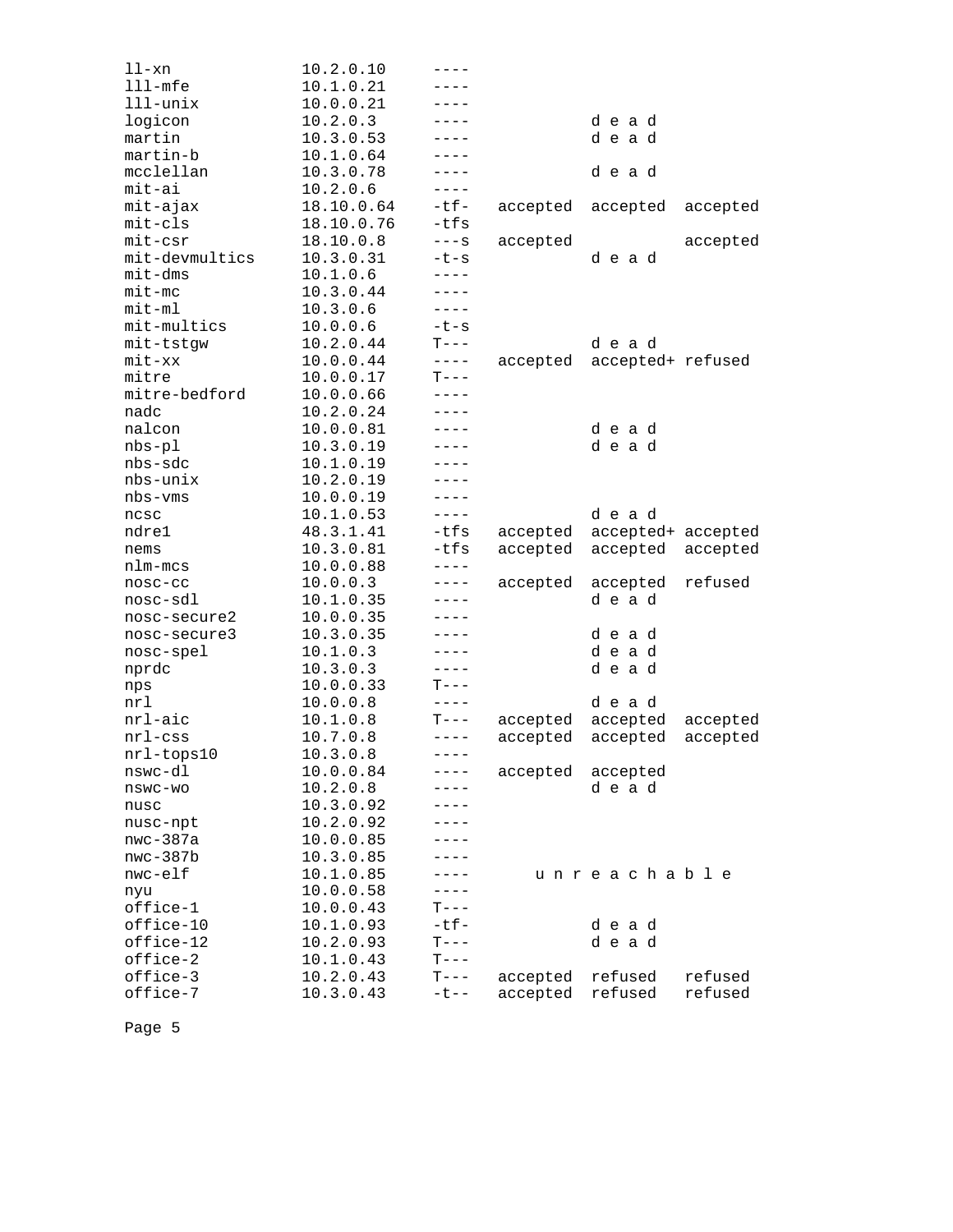| office-8                     | 10.0.0.93 | $---$       |                   |                    |          |
|------------------------------|-----------|-------------|-------------------|--------------------|----------|
| okc-unix                     | 10.3.0.46 | $---$       | accepted          |                    |          |
| parc-maxc                    | 10.0.0.32 | ----        |                   |                    |          |
| pent-unix                    | 10.3.0.26 |             |                   | unreachable        |          |
| purdue                       | 10.0.0.37 | -tfs        | accepted accepted |                    | accepted |
| purdue-tn                    | 14.0.0.1  | $-tfs$      | accepted          | accepted           | accepted |
| radc-multics                 | 10.0.0.18 | $- - - - -$ |                   |                    |          |
| radc-tops20                  | 10.3.0.18 | ----        |                   |                    |          |
| radc-unix                    | 10.5.0.18 | $- - - -$   |                   | dead               |          |
| radc-xper                    | 10.1.0.18 | $- - - -$   |                   | dead               |          |
| raisting                     | 4.0.0.72  | $- - - -$   |                   |                    |          |
| raisting-expak               | 4.0.0.79  | $- - - -$   |                   |                    |          |
| raisting-monitor             | 4.0.0.78  | ----        |                   |                    |          |
| rand-relay                   | 10.1.0.7  | ----        |                   |                    |          |
| rand-unix                    | 10.3.0.7  | $- - - -$   |                   |                    |          |
| robins-unix                  | 10.3.0.64 | ----        |                   | dead               |          |
| rochester                    | 10.4.0.18 | $---$       |                   |                    |          |
| rutgers                      | 10.2.0.58 | $- - - - -$ | accepted          | accepted+ accepted |          |
| s1-a                         | 10.1.0.95 |             |                   |                    |          |
| s1-b                         | 10.2.0.95 | $---$       |                   | dead               |          |
| $s1-c$                       | 10.3.0.95 | $- - - - -$ | accepted          | accepted           | accepted |
| s1-gateway                   | 10.0.0.95 | ----        |                   |                    |          |
| sandia                       | 10.0.0.87 | ----        |                   |                    |          |
| satnet                       | 4.0.0.0   | ----        |                   |                    |          |
| satnet-sink                  | 4.0.0.37  | ----        |                   |                    |          |
| seismo                       | 10.0.0.25 | $---$       | accepted          | accepted           | accepted |
| $src-cep$                    | 10.0.0.39 | $---$       |                   | unreachable        |          |
| src-nep                      | 10.2.0.39 | ----        |                   | unreachable        |          |
| src-unix                     | 10.1.0.39 | ----        |                   | unreachable        |          |
| sri-ai                       | 10.2.0.73 | $- - - -$   |                   |                    |          |
| sri-csl                      | 10.2.0.2  | $---$       |                   |                    |          |
| sri-iu                       | 10.3.0.73 | $---$       | refused           | refused            | refused  |
| $sri-kl$                     | 10.1.0.2  | $- - - - -$ |                   |                    |          |
| sri-nic                      | 10.0.0.73 | $-t$ $-$    | accepted          | refused            | refused  |
| $sri-nsc11$                  | 10.0.0.2  | $- - - - -$ |                   |                    |          |
| $sri$ -prmh                  | 10.3.2.51 | $T---$      | accepted          | accepted           | refused  |
| $sri$ -sta $2$               | 10.3.1.51 | $---$       |                   |                    |          |
| sri-sta6                     | 10.1.1.51 | $- - - -$   |                   |                    |          |
| sri-tsc                      | 10.3.0.2  | -tfs        | accepted          | accepted+          |          |
| sri-unix                     | 10.2.0.51 | $---$       |                   |                    |          |
| sri-warf                     | 10.1.0.73 | $- - - -$   |                   |                    |          |
| srijoyce                     | 10.1.4.51 | $-tf-$      | accepted          | accepted           | refused  |
| st-nic                       | 10.0.0.51 | $-t$ $-$    |                   |                    |          |
| su-ai                        | 10.0.0.11 | $---$       |                   |                    |          |
| su-dsn                       | 10.1.0.56 | $- - - - -$ |                   |                    |          |
| su-score                     | 10.3.0.11 | $-t$ $-$    | accepted          | accepted+ refused  |          |
| sumex-aim                    | 10.0.0.56 | $---$       |                   | dead               |          |
|                              | 4.0.0.3   | $----$      |                   |                    |          |
| tanum-expak<br>tanum-monitor | 4.0.0.43  | $---$       |                   |                    |          |
|                              |           | $---$       |                   |                    |          |
| tycho                        | 10.0.0.57 | $-tf-$      |                   | dead               |          |
| ucb-arpa                     | 10.0.0.78 | $- - - - -$ |                   |                    |          |
| $ucb-c70$                    | 10.1.0.78 | $-tf-$      |                   |                    | refused  |
| ucb-ingres                   | 10.2.0.78 |             | accepted          | accepted           |          |
| ucbarpa                      | 46.0.0.4  | $-tf-$      | accepted          | accepted           | accepted |
| ucbcad                       | 46.0.0.5  | $-tf-$      |                   |                    |          |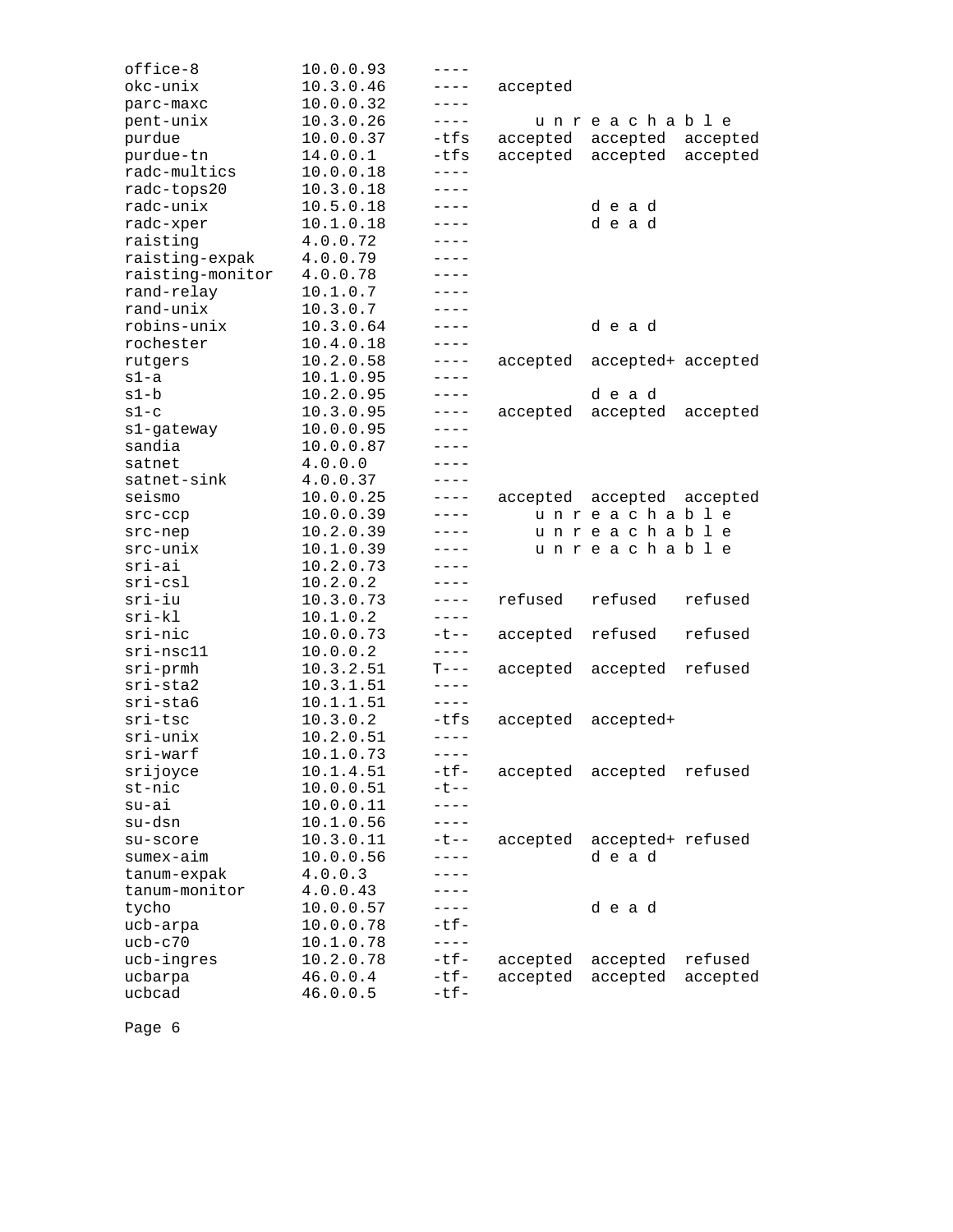| ucbcalder                | 46.0.0.12              | -tf-        |          |                    |          |
|--------------------------|------------------------|-------------|----------|--------------------|----------|
| ucbernie                 | 46.0.0.6               | $-tf-$      |          |                    |          |
| ucbmatisse               | 46.0.0.14              | $-tf-$      |          |                    |          |
| ucbesvax                 | 46.0.0.9               | $-tf-$      |          |                    |          |
| ucbdali                  | 46.0.0.13              | $-tf-$      |          |                    |          |
| ucbkim                   | 46.0.0.11              | $-tf-$      |          |                    |          |
| ucbingres                | 46.0.0.19              | $-tf-$      |          |                    |          |
| ucbmedea                 | 46.0.0.15              | $-tf-$      |          | accepted           | accepted |
| ucbmonet                 | 46.0.0.7               | $-tf-$      | accepted | accepted           | refused  |
| ucbvax                   | 46.0.0.10              | $-tf-$      |          |                    |          |
| $uc1-cs$                 | 11.3.1.42              | $-t$ $-$    | accepted |                    |          |
| ucl-ucl2                 | 11.3.2.42              | $---$       | accepted |                    |          |
| $uc1 - ucl3$             | 11.3.3.42              | $- - - -$   |          | dead               |          |
| ucl-ucl4                 | 11.3.4.42              | ----        |          |                    |          |
| ucl-ucl5                 | 11.3.5.42              | $- - - -$   |          |                    |          |
| ucl-ucl6                 | 11.3.6.42              | ----        |          | dead               |          |
| ucl-ucl7                 | 11.3.7.42              | ----        |          | dead               |          |
| ucla-ats                 | 10.0.0.1               | ----        |          | dead               |          |
| ucla-ccn                 | 10.1.0.1               | $T---$      | accepted |                    |          |
| ucla-locus               | 10.3.0.1               | $---$       | accepted | accepted           | accepted |
| ucla-security            | 10.2.0.1               | ----        |          | dead               |          |
| udel-ee                  | 10.2.0.96              | $-t$ f-     | accepted | accepted           | accepted |
| udel-relay               | 10.0.0.96              | $- - - -$   |          | dead               |          |
| udel-tcp                 | 10.1.0.96              | $-tf-$      | accepted | accepted           | refused  |
| udel-tn                  | 14.0.0.3               | -tfs        |          |                    |          |
| umd1                     | 128.8.0.1              | $-tfs$      | accepted | accepted+ accepted |          |
| umd2                     | 128.8.0.2              | $-t$ $-$    | refused  | refused            | refused  |
| umd3                     | 128.8.0.3              | $-tfs$      | accepted | accepted+ accepted |          |
| umd4                     | 128.8.0.4              | $-tfs$      |          | dead               |          |
| umd5                     | 128.8.0.5              | $-tfs$      |          | dead               |          |
| umd6                     | 128.8.0.6              | $-tfs$      |          | dead               |          |
| umd7                     | 128.8.0.7              | $-tfs$      |          | dead               |          |
|                          | 10.2.0.69              | $- - - - -$ |          | dead               |          |
| usafa-gateway<br>usc-ecl | 10.3.0.23              | $-t$ $-$    |          |                    |          |
| usc-eclb                 | 10.0.0.23              | $-t$ $-$    | accepted | accepted+ accepted |          |
|                          | 10.1.0.23              |             | accepted | accepted+ accepted |          |
| usc-eclc<br>usc-isi      |                        | $-t$ $-$    | accepted | accepted+ accepted |          |
| usc-isib                 | 10.1.0.22<br>10.3.0.52 | $-t-s$      | accepted | accepted+ accepted |          |
|                          |                        | $-t-s$      | accepted | accepted+ accepted |          |
| usc-isid                 | 10.0.0.27              | $-t-s$      | refused  | accepted           | accepted |
| usc-isie                 | 10.1.0.52              | $-t-s$      | accepted | accepted+ accepted |          |
| usc-isif                 | 10.2.0.52              | -t-s        | accepted | accepted+ accepted |          |
| usgs1-amdahl             | $10.2$ .0.68           |             |          |                    |          |
| usgs1-multics            | 10.0.0.68              | - - - -     |          |                    |          |
| usgs2-multics            | 10.0.0.69              | ----        |          |                    |          |
| usgs3-multics            | 10.0.0.70              | $---$       |          |                    |          |
| $utah-20$                | 10.3.0.4               | $T---$      |          |                    |          |
| utah-cs                  | 10.0.0.4               | $-tfs$      | accepted | accepted           | refused  |
| utexas-11                | 10.0.0.62              | $---$       |          |                    |          |
| utexas-20                | 10.1.0.62              | $---$       |          |                    |          |
| uw-vlsi                  | 10.3.0.91              | $-tf-$      |          | dead               |          |
| uwisc-tn                 | 14.0.0.2               | $-tfs$      | accepted | accepted+ accepted |          |
| washington               | 10.0.0.91              | $----$      |          |                    |          |
| wharton-10               | 10.3.0.24              | ----        |          |                    |          |
| wpafb                    | 10.0.0.47              | $---$       | accepted | accepted           |          |
| wpafb-afwal              | 10.1.0.47              | ----        |          |                    |          |
| yale                     | 10.2.0.9               | - - - -     |          |                    |          |
| ypg                      | 10.0.0.75              |             |          | unreachable        |          |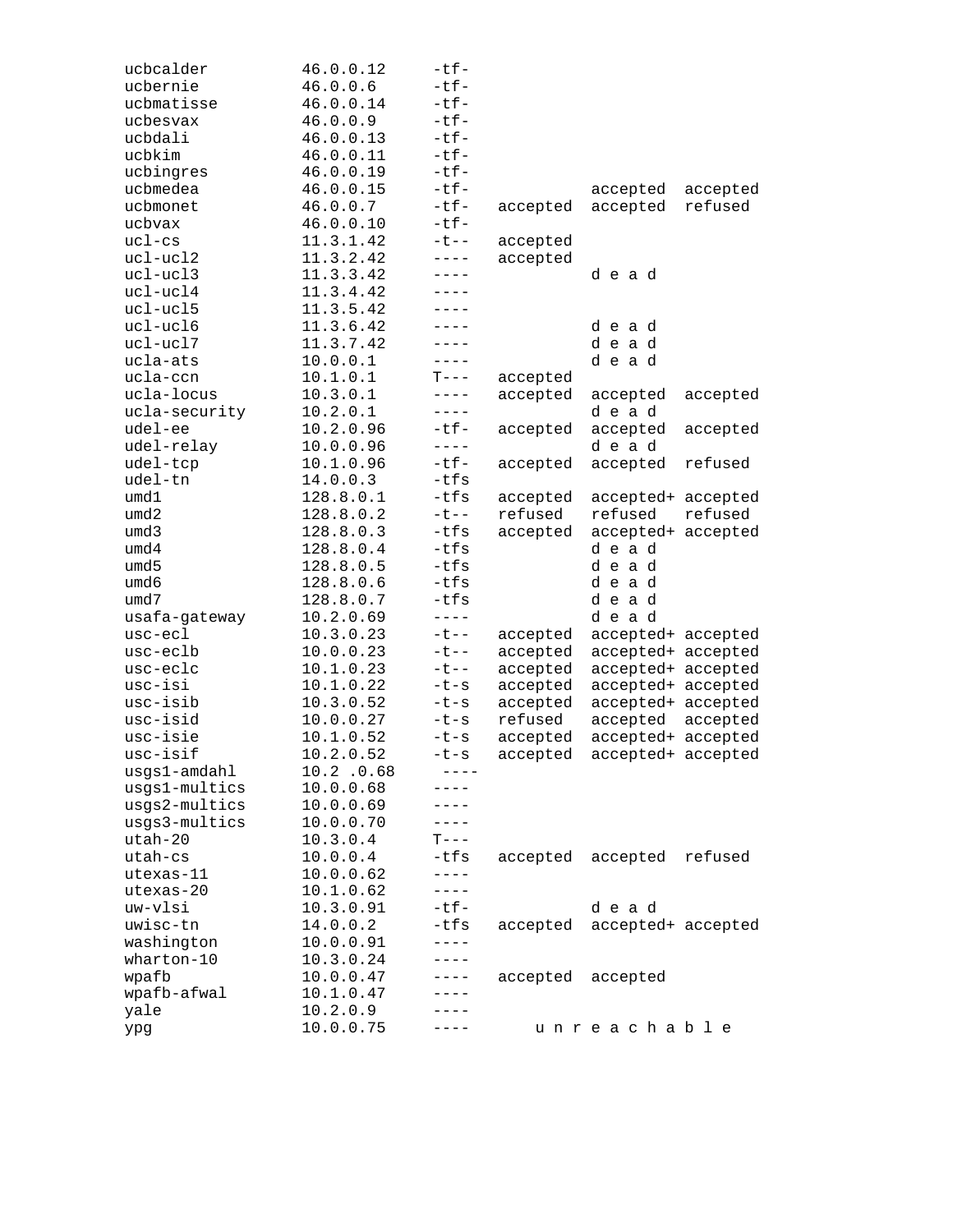Results in host table order:

| Name<br>$- - - -$ | Address   | Claims<br>- - - - - -    | Telnet            | FTP<br>$- - -$     | SMTP<br>$- - - -$ |
|-------------------|-----------|--------------------------|-------------------|--------------------|-------------------|
| ucla-ats          | 10.0.0.1  | ----                     |                   | dead               |                   |
| 11                | 10.0.0.10 | $----$                   |                   | dead               |                   |
| su-ai             | 10.0.0.11 | $---$                    |                   |                    |                   |
| dti-vms           | 10.0.0.12 | $---S$                   | accepted          | accepted           | accepted          |
| gunter-unix       | 10.0.0.13 | $---$                    |                   |                    |                   |
| $cmu-cs-b$        | 10.0.0.14 | $---$                    |                   | dead               |                   |
| ames-67           | 10.0.0.16 | $T---$                   |                   | dead               |                   |
| mitre             | 10.0.0.17 | $T---$                   |                   |                    |                   |
| radc-multics      | 10.0.0.18 | $- - - -$                |                   |                    |                   |
| nbs-vms           | 10.0.0.19 | $---$                    |                   |                    |                   |
| sri-nsc11         | 10.0.0.2  | $---$                    |                   |                    |                   |
| cctc              | 10.0.0.20 | $-t$ --                  |                   |                    |                   |
| $111$ -unix       | 10.0.0.21 | ----                     |                   |                    |                   |
| isi-speech11      | 10.0.0.22 | $---$                    |                   |                    |                   |
| usc-eclb          | 10.0.0.23 | $-t$ $-$                 | accepted          | accepted+ accepted |                   |
| seismo            | 10.0.0.25 | $---$                    | accepted          | accepted           | accepted          |
| usc-isid          | 10.0.0.27 | $-t-s$                   | refused           | accepted           | accepted          |
| arpa-dms          | 10.0.0.28 | $---$                    |                   |                    |                   |
| brl               | 10.0.0.29 | $---$                    |                   |                    |                   |
| nosc-cc           | 10.0.0.3  | $---$                    | accepted          | accepted           | refused           |
| cca-unix          | 10.0.0.31 | $---$                    | accepted          | accepted           | accepted          |
| parc-maxc         | 10.0.0.32 | $---$                    |                   |                    |                   |
| nps               | 10.0.0.33 | $T---$                   |                   |                    |                   |
| lbl               | 10.0.0.34 | $- - - -$                |                   |                    |                   |
| nosc-secure2      | 10.0.0.35 | ----                     |                   |                    |                   |
| coins-tas         | 10.0.0.36 | $---$                    |                   | dead               |                   |
| purdue            | 10.0.0.37 | -tfs                     | accepted          | accepted           | accepted          |
| $src-ccp$         | 10.0.0.39 | $---$                    |                   | unreachable        |                   |
| utah-cs           | 10.0.0.4  | $-tfs$                   | accepted          | accepted           | refused           |
| office-1          | 10.0.0.43 | $T---$                   |                   |                    |                   |
| $mit$ - $xx$      | 10.0.0.44 | $---$                    | accepted          | accepted+ refused  |                   |
| collins-pr        | 10.0.0.46 | $T---$                   |                   |                    |                   |
| wpafb             | 10.0.0.47 | $---$                    | accepted          | accepted           |                   |
| afwl              | 10.0.0.48 |                          |                   |                    |                   |
| bbnb              | 10.0.0.49 | $-t$ $-$                 | accepted          | refused            | refused           |
| bbnf              | 10.0.0.5  | $-tf-$                   | accepted          | accepted           | accepted          |
| st-nic            | 10.0.0.51 | $-t$ $-$                 |                   |                    |                   |
| ada-vax           | 10.0.0.52 | $---$                    | refused           | refused            | accepted          |
| afsc-ad           | 10.0.0.53 | $\mathbf{T}--\mathbf{-}$ | accepted accepted |                    |                   |
| $cit-20$          | 10.0.0.54 | $T---$                   | accepted accepted |                    | accepted          |
| an1               | 10.0.0.55 |                          |                   |                    |                   |
| sumex-aim         | 10.0.0.56 | - - - -                  |                   | dead               |                   |
| tycho             | 10.0.0.57 |                          |                   | dead               |                   |
| nyu               | 10.0.0.58 | $- - -$                  |                   |                    |                   |
| etac              | 10.0.0.59 | ----                     |                   |                    |                   |
| mit-multics       | 10.0.0.6  | -t-s                     |                   |                    |                   |
| centacs-mmp       | 10.0.0.60 | $---$                    |                   | dead               |                   |
| utexas-11         | 10.0.0.62 | $-- - -$                 |                   |                    |                   |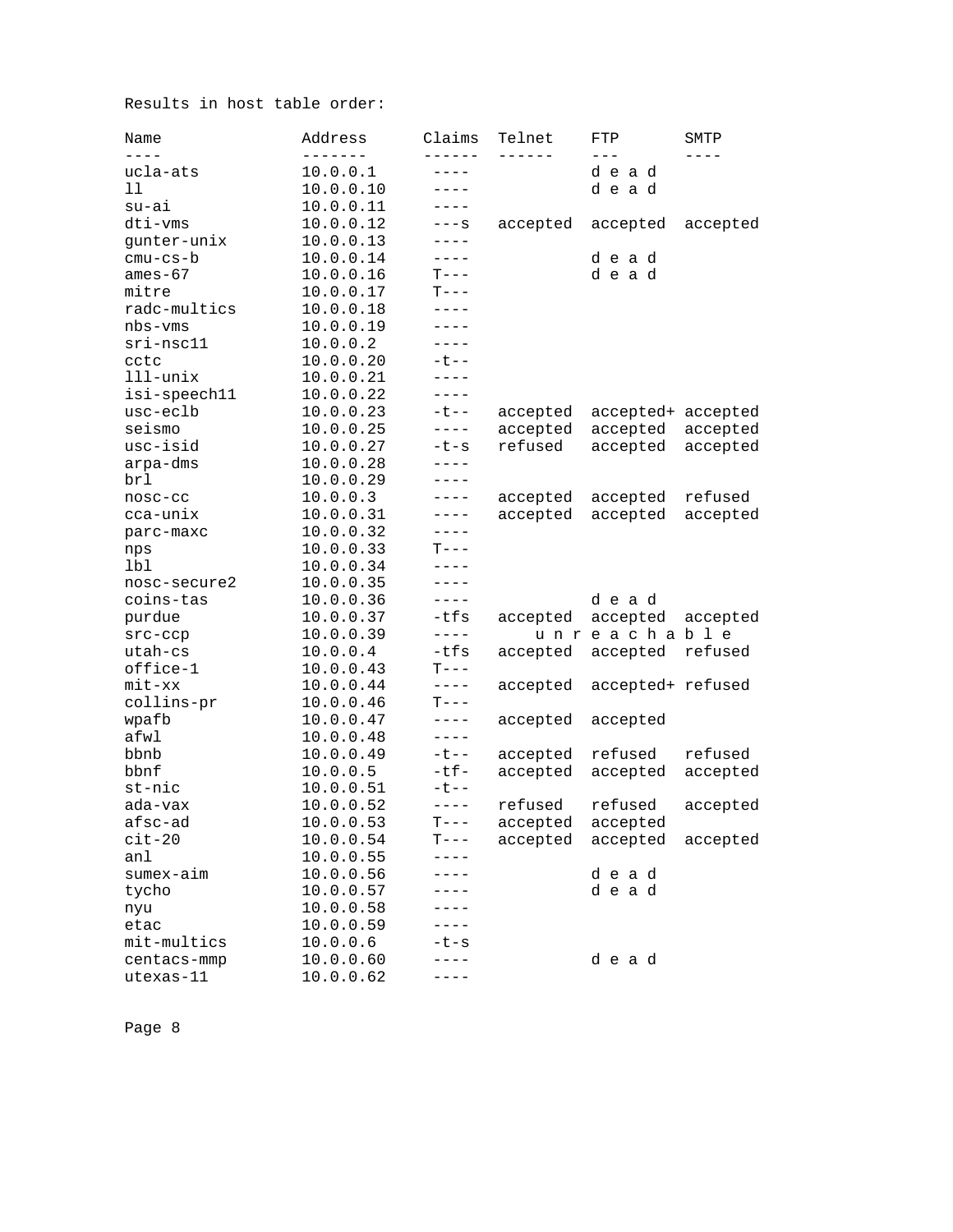| mitre-bedford | 10.0.0.66 | ----        |          |                    |          |
|---------------|-----------|-------------|----------|--------------------|----------|
| afsc-sd       | 10.0.0.65 | ----        |          |                    |          |
| afsc-hq       | 10.0.0.67 | - - - -     |          |                    |          |
| usgs1-multics | 10.0.0.68 |             |          |                    |          |
| usgs2-multics | 10.0.0.69 | ----        |          |                    |          |
| usgs3-multics | 10.0.0.70 | ----        |          |                    |          |
| bbn-nu        | 10.0.0.72 | $---S$      |          |                    |          |
| sri-nic       | 10.0.0.73 | $-t$ $-$    | accepted | refused            | refused  |
| ypg           | 10.0.0.75 | $- - - - -$ |          | unreachable        |          |
| ucb-arpa      | 10.0.0.78 | $-tf-$      |          |                    |          |
| $dec-2136$    | 10.0.0.79 | $T---$      | accepted | refused            | refused  |
| nrl           | 10.0.0.8  | ----        |          | dead               |          |
| hi-multics    | 10.0.0.80 | $---$       |          |                    |          |
| nalcon        | 10.0.0.81 | ----        |          | dead               |          |
| nswc-dl       | 10.0.0.84 | $---$       | accepted | accepted           |          |
| $nwc-387a$    | 10.0.0.85 | ----        |          |                    |          |
| sandia        | 10.0.0.87 | ----        |          |                    |          |
| nlm-mcs       | 10.0.0.88 | $- - - -$   |          |                    |          |
| harv-10       | 10.0.0.9  | $---$       |          |                    |          |
|               | 10.0.0.91 | ----        |          |                    |          |
| washington    |           | ----        |          |                    |          |
| office-8      | 10.0.0.93 |             |          |                    |          |
| s1-gateway    | 10.0.0.95 | ----        |          |                    |          |
| udel-relay    | 10.0.0.96 | $---$       |          | dead               |          |
| ucla-ccn      | 10.1.0.1  | $T---$      | accepted |                    |          |
| $11-tcp$      | 10.1.0.10 | T---        |          | dead               |          |
| dti           | 10.1.0.12 | $---$       |          | dead               |          |
| gunter-adam   | 10.1.0.13 | $---$       | accepted | accepted           | accepted |
| $cmu-cs-a$    | 10.1.0.14 | ----        |          |                    |          |
| radc-xper     | 10.1.0.18 | ----        |          | dead               |          |
| nbs-sdc       | 10.1.0.19 | ----        |          |                    |          |
| $sri-kl$      | 10.1.0.2  | ----        |          |                    |          |
| $111 - mfe$   | 10.1.0.21 | $---$       |          |                    |          |
| usc-isi       | 10.1.0.22 | $-t-s$      | accepted | accepted+ accepted |          |
| usc-eclc      | 10.1.0.23 | ーセーー        | accepted | accepted+ accepted |          |
| isi-png11     | 10.1.0.27 | ----        |          |                    |          |
| nosc-spel     | 10.1.0.3  | $---$       |          | dead               |          |
| cca-vms       | 10.1.0.31 | $T---$      | accepted | accepted           | accepted |
| fnoc          | 10.1.0.33 | $---$       |          | dead               |          |
| $1b1-cs$ am   | 10.1.0.34 | $---S$      | accepted | refused            | accepted |
| nosc-sdl      | 10.1.0.35 | $---$       |          | dead               |          |
| cincpacflt-wm | 10.1.0.36 | $- - - -$   |          |                    |          |
| bragg-stal    | 10.1.0.38 | ーセーー        |          |                    |          |
| $src-unix$    | 10.1.0.39 | $- - - -$   |          | unreachable        |          |
| office-2      | 10.1.0.43 | $T---$      |          |                    |          |
| $11 - asg$    | 10.1.0.44 | $---$       |          | dead               |          |
| wpafb-afwal   | 10.1.0.47 | $---$       |          |                    |          |
| bbng          | 10.1.0.5  | $-tf-$      | accepted | accepted           | accepted |
| usc-isie      | 10.1.0.52 | $-t-s$      | accepted | accepted+          | accepted |
| ncsc          | 10.1.0.53 | $---$       |          | dead               |          |
| cit-vax       | 10.1.0.54 | $T---$      | accepted | accepted           | accepted |
| anl-mcs       | 10.1.0.55 | $---$       |          | dead               |          |
| su-dsn        | 10.1.0.56 |             |          |                    |          |
| coins-gateway | 10.1.0.57 |             |          |                    |          |
| bnl           | 10.1.0.58 | - - - -     |          |                    |          |
|               |           |             |          |                    |          |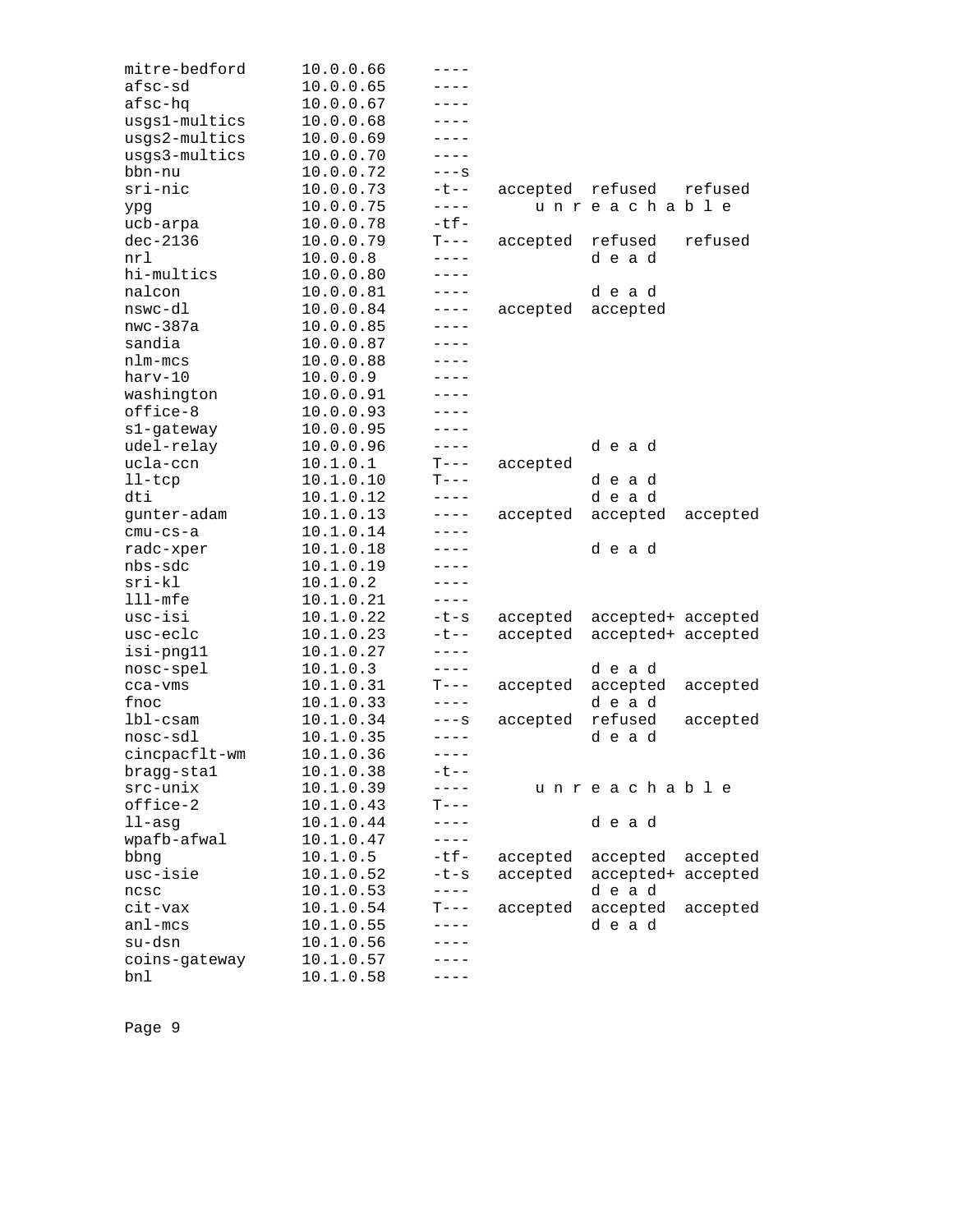| mit-dms       | 10.1.0.6  | ----                                                                                                                                                                                                                                                                                                                                                                                                                                                                                                       |                   |                             |          |
|---------------|-----------|------------------------------------------------------------------------------------------------------------------------------------------------------------------------------------------------------------------------------------------------------------------------------------------------------------------------------------------------------------------------------------------------------------------------------------------------------------------------------------------------------------|-------------------|-----------------------------|----------|
| utexas-20     | 10.1.0.62 | ----                                                                                                                                                                                                                                                                                                                                                                                                                                                                                                       |                   |                             |          |
| martin-b      | 10.1.0.64 | $---$                                                                                                                                                                                                                                                                                                                                                                                                                                                                                                      |                   |                             |          |
| afgl          | 10.1.0.66 | $- - - -$                                                                                                                                                                                                                                                                                                                                                                                                                                                                                                  |                   | dead                        |          |
| rand-relay    | 10.1.0.7  | $- - - -$                                                                                                                                                                                                                                                                                                                                                                                                                                                                                                  |                   |                             |          |
| sri-warf      | 10.1.0.73 | $---$                                                                                                                                                                                                                                                                                                                                                                                                                                                                                                      |                   |                             |          |
| $ucb-c70$     | 10.1.0.78 | $---$                                                                                                                                                                                                                                                                                                                                                                                                                                                                                                      |                   |                             |          |
| dec-marlboro  | 10.1.0.79 | $T---$                                                                                                                                                                                                                                                                                                                                                                                                                                                                                                     |                   |                             |          |
| nrl-aic       | 10.1.0.8  | $T---$                                                                                                                                                                                                                                                                                                                                                                                                                                                                                                     | accepted accepted |                             | accepted |
| dtnsrdc       | 10.1.0.81 | $- - - -$                                                                                                                                                                                                                                                                                                                                                                                                                                                                                                  |                   |                             |          |
| bbn-vax       | 10.1.0.82 | -tfs                                                                                                                                                                                                                                                                                                                                                                                                                                                                                                       |                   | accepted accepted accepted  |          |
| nwc-elf       | 10.1.0.85 | $---$                                                                                                                                                                                                                                                                                                                                                                                                                                                                                                      |                   | unreachable                 |          |
| office-10     | 10.1.0.93 | $-tf-$                                                                                                                                                                                                                                                                                                                                                                                                                                                                                                     |                   | dead                        |          |
| $s1-a$        | 10.1.0.95 | $---$                                                                                                                                                                                                                                                                                                                                                                                                                                                                                                      |                   |                             |          |
| udel-tcp      | 10.1.0.96 | $-tf-$                                                                                                                                                                                                                                                                                                                                                                                                                                                                                                     | accepted          | accepted                    | refused  |
| sri-sta6      | 10.1.1.51 | $- - - -$                                                                                                                                                                                                                                                                                                                                                                                                                                                                                                  |                   |                             |          |
| srijoyce      | 10.1.4.51 | $-tf-$                                                                                                                                                                                                                                                                                                                                                                                                                                                                                                     | accepted          | accepted                    | refused  |
| ucla-security | 10.2.0.1  | $---$                                                                                                                                                                                                                                                                                                                                                                                                                                                                                                      |                   | dead                        |          |
| ll-xn         | 10.2.0.10 | $- - - -$                                                                                                                                                                                                                                                                                                                                                                                                                                                                                                  |                   |                             |          |
| nbs-unix      | 10.2.0.19 | ----                                                                                                                                                                                                                                                                                                                                                                                                                                                                                                       |                   |                             |          |
| $sri-csl$     | 10.2.0.2  | $- - - -$                                                                                                                                                                                                                                                                                                                                                                                                                                                                                                  |                   |                             |          |
| nadc          | 10.2.0.24 | $- - - -$                                                                                                                                                                                                                                                                                                                                                                                                                                                                                                  |                   |                             |          |
| isi-vaxa      | 10.2.0.27 | $-t$ $-$                                                                                                                                                                                                                                                                                                                                                                                                                                                                                                   | accepted          | accepted                    | accepted |
| logicon       | 10.2.0.3  | $---$                                                                                                                                                                                                                                                                                                                                                                                                                                                                                                      |                   | dead                        |          |
| csnet-purdue  | 10.2.0.37 | -tfs                                                                                                                                                                                                                                                                                                                                                                                                                                                                                                       |                   | unreachable                 |          |
| src-nep       | 10.2.0.39 | $---$                                                                                                                                                                                                                                                                                                                                                                                                                                                                                                      |                   | unreachable                 |          |
| office-3      | 10.2.0.43 | $\mathbf{T}--% \begin{pmatrix} \mathbf{T} & \mathbf{T}% & \mathbf{T} & \mathbf{T}% & \mathbf{T} & \mathbf{T}% & \mathbf{T} & \mathbf{T} & \mathbf{T} \\ \mathbf{T} & \mathbf{T} & \mathbf{T} & \mathbf{T} & \mathbf{T} \\ \mathbf{T} & \mathbf{T} & \mathbf{T} & \mathbf{T} & \mathbf{T} \\ \mathbf{T} & \mathbf{T} & \mathbf{T} & \mathbf{T} \\ \mathbf{T} & \mathbf{T} & \mathbf{T} & \mathbf{T} \\ \mathbf{T} & \mathbf{T} & \mathbf{T} & \mathbf{T} \\ \mathbf{T} & \mathbf{T} & \mathbf{T} & \mathbf$ | accepted          | refused                     | refused  |
| mit-tstgw     | 10.2.0.44 | $T---$                                                                                                                                                                                                                                                                                                                                                                                                                                                                                                     |                   | dead                        |          |
| sri-unix      | 10.2.0.51 | $- - - - -$                                                                                                                                                                                                                                                                                                                                                                                                                                                                                                |                   |                             |          |
| usc-isif      | 10.2.0.52 | $-t-s$                                                                                                                                                                                                                                                                                                                                                                                                                                                                                                     |                   | accepted accepted+ accepted |          |
| afsc-dev      | 10.2.0.53 | $- - - -$                                                                                                                                                                                                                                                                                                                                                                                                                                                                                                  |                   |                             |          |
| acc           | 10.2.0.54 | $---$                                                                                                                                                                                                                                                                                                                                                                                                                                                                                                      |                   |                             |          |
| rutgers       | 10.2.0.58 | $---$                                                                                                                                                                                                                                                                                                                                                                                                                                                                                                      | accepted          | accepted+ accepted          |          |
| mit-ai        | 10.2.0.6  | $- - - -$                                                                                                                                                                                                                                                                                                                                                                                                                                                                                                  |                   |                             |          |
| aerospace     | 10.2.0.65 | $T---$                                                                                                                                                                                                                                                                                                                                                                                                                                                                                                     |                   |                             |          |
| usgs1-amdahl  | 10.2.0.68 | $- - - -$                                                                                                                                                                                                                                                                                                                                                                                                                                                                                                  |                   |                             |          |
| usafa-gateway | 10.2.0.69 | $- - - -$                                                                                                                                                                                                                                                                                                                                                                                                                                                                                                  |                   | dead                        |          |
| bbn-clxx      | 10.2.0.71 | -tfs                                                                                                                                                                                                                                                                                                                                                                                                                                                                                                       | accepted          | accepted                    | accepted |
| bbnp          | 10.2.0.72 | $-tfs$                                                                                                                                                                                                                                                                                                                                                                                                                                                                                                     | accepted          | accepted                    | accepted |
| sri-ai        | 10.2.0.73 | $- - - -$                                                                                                                                                                                                                                                                                                                                                                                                                                                                                                  |                   |                             |          |
| ucb-ingres    | 10.2.0.78 | $-tf-$                                                                                                                                                                                                                                                                                                                                                                                                                                                                                                     | accepted          | accepted                    | refused  |
| nswc-wo       | 10.2.0.8  | ----                                                                                                                                                                                                                                                                                                                                                                                                                                                                                                       |                   | dead                        |          |
| yale          | 10.2.0.9  |                                                                                                                                                                                                                                                                                                                                                                                                                                                                                                            |                   |                             |          |
| nusc-npt      | 10.2.0.92 |                                                                                                                                                                                                                                                                                                                                                                                                                                                                                                            |                   |                             |          |
| office-12     | 10.2.0.93 | $T---$                                                                                                                                                                                                                                                                                                                                                                                                                                                                                                     |                   | dead                        |          |
| s1-b          | 10.2.0.95 | $---$                                                                                                                                                                                                                                                                                                                                                                                                                                                                                                      |                   | dead                        |          |
| udel-ee       | 10.2.0.96 | $-tf-$                                                                                                                                                                                                                                                                                                                                                                                                                                                                                                     | accepted          | accepted                    | accepted |
| ucla-locus    | 10.3.0.1  | $---$                                                                                                                                                                                                                                                                                                                                                                                                                                                                                                      | accepted          | accepted                    | accepted |
| 11-11         | 10.3.0.10 | $---$                                                                                                                                                                                                                                                                                                                                                                                                                                                                                                      |                   |                             |          |
| su-score      | 10.3.0.11 | ーセーー                                                                                                                                                                                                                                                                                                                                                                                                                                                                                                       | accepted          | accepted+ refused           |          |
| $cmu-cs-c$    | 10.3.0.14 | ----                                                                                                                                                                                                                                                                                                                                                                                                                                                                                                       |                   |                             |          |
| $ames-11$     | 10.3.0.16 | $- - - -$                                                                                                                                                                                                                                                                                                                                                                                                                                                                                                  |                   |                             |          |
| radc-tops20   | 10.3.0.18 | - - - -                                                                                                                                                                                                                                                                                                                                                                                                                                                                                                    |                   |                             |          |
| $nbs-p1$      | 10.3.0.19 | $---$                                                                                                                                                                                                                                                                                                                                                                                                                                                                                                      |                   | dead                        |          |
| sri-tsc       | 10.3.0.2  | -tfs                                                                                                                                                                                                                                                                                                                                                                                                                                                                                                       | accepted          | accepted+                   |          |
|               |           |                                                                                                                                                                                                                                                                                                                                                                                                                                                                                                            |                   |                             |          |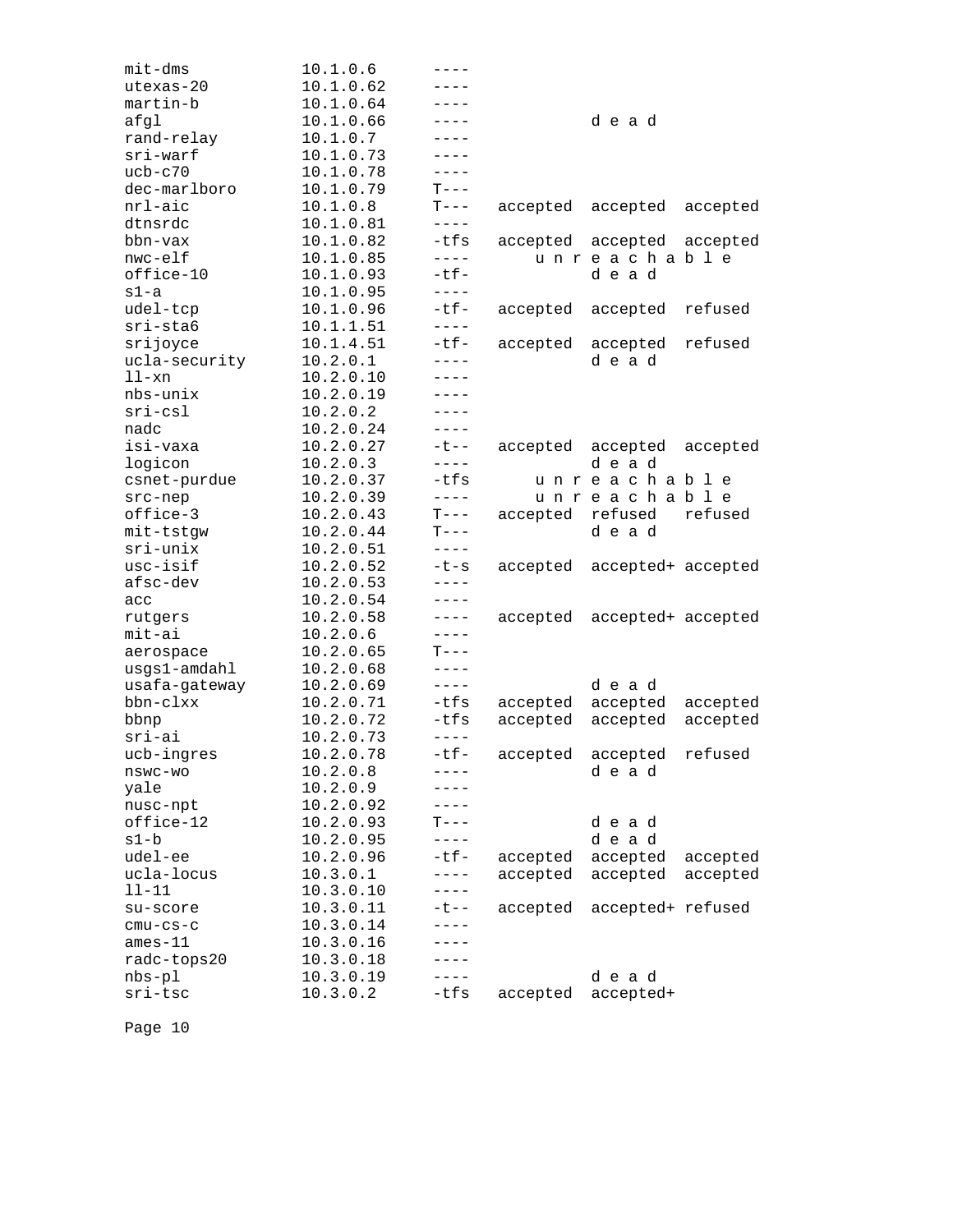| usc-ecl        | 10.3.0.23          | $-t$ $-$    |          | accepted accepted+ accepted |          |
|----------------|--------------------|-------------|----------|-----------------------------|----------|
| edn-unix       | 10.3.0.20          | $-tfs$      |          |                             | accepted |
| wharton-10     | 10.3.0.24          | $---$       |          |                             |          |
| pent-unix      | 10.3.0.26          | $---$       |          | unreachable                 |          |
| arpa-png11     | 10.3.0.28          | $---$       |          |                             |          |
| brl-bmd        | 10.3.0.29          | $---$       |          |                             |          |
| nprdc          | 10.3.0.3           | $---$       |          | dead                        |          |
| mit-devmultics | 10.3.0.31          | $-t-s$      |          | dead                        |          |
| kestrel        | 10.3.0.32          | $- - - - -$ |          |                             |          |
| fnoc-secure    | 10.3.0.33          | $---$       |          | dead                        |          |
| nosc-secure3   | 10.3.0.35          | $---$       |          | dead                        |          |
| utah-20        | 10.3.0.4           | $T---$      |          |                             |          |
| office-7       | 10.3.0.43          | $- t - -$   | accepted | refused                     | refused  |
| $mit$ -mc      | 10.3.0.44          | $- - - - -$ |          |                             |          |
| okc-unix       | 10.3.0.46          | $- - - -$   | accepted |                             |          |
| bbnc           | 10.3.0.49          | $-t$ $-$    | accepted | refused                     | refused  |
| bbna           | 10.3.0.5           | $-tf-$      | accepted | accepted                    | accepted |
| $sri-sta2$     | 10.3.1.51          | $- - - -$   |          |                             |          |
| $sri$ -prmh    | 10.3.2.51          | $T---$      | accepted | accepted                    | refused  |
| usc-isib       | 10.3.0.52          | $-t-s$      | accepted | accepted+ accepted          |          |
| martin         | 10.3.0.53          | $- - - -$   |          | dead                        |          |
| jpl-vax        | 10.3.0.54          | $---$       |          | dead                        |          |
| mit-ml         | 10.3.0.6           | $----$      |          |                             |          |
| centacs-tf     | 10.3.0.60          | $- - - -$   |          | dead                        |          |
| robins-unix    | 10.3.0.64          | ----        |          | dead                        |          |
| rand-unix      | 10.3.0.7           | $- - - -$   |          |                             |          |
| sri-iu         | 10.3.0.73          | $---$       | refused  | refused                     | refused  |
| mcclellan      | 10.3.0.78          | $---$       |          | dead                        |          |
| nrl-tops10     | 10.3.0.8           | $---$       |          |                             |          |
| nems           | 10.3.0.81          | -tfs        | accepted | accepted                    | accepted |
| bbns           | 10.3.0.82          | -tfs        | accepted | accepted                    | accepted |
| $nwc-387b$     | 10.3.0.85          | $- - - - -$ |          |                             |          |
| uw-vlsi        | 10.3.0.91          | $-tf-$      |          | dead                        |          |
| nusc           | 10.3.0.92          | $- - - -$   |          |                             |          |
| $s1-c$         | 10.3.0.95          | $- - - - -$ | accepted | accepted                    | accepted |
| cornell        | 10.3.0.96          | -tfs        | accepted | accepted                    | accepted |
| $11$ -iptcp    | 10.3.44.10         | $T---$      |          |                             |          |
| rochester      | 10.4.0.18          | $- - - -$   |          |                             |          |
| bbn-rsm        | 10.4.0.82          | $-t$ $-$    | accepted |                             |          |
| radc-unix      | 10.5.0.18          | $---$       |          | dead                        |          |
| bbn-noc2       | 10.6.0.82          | $-tfs$      | accepted | accepted                    | accepted |
| $nrl$ -css     | 10.7.0.8           | $- - - - -$ | accepted | accepted                    | accepted |
| $uc1-cs$       | 11.3.1.42          | $-t$ $-$    | accepted |                             |          |
| ucl-ucl2       | 11.3.2.42          | $---$       | accepted |                             |          |
| ucl-ucl3       | 11.3.3.42          | ----        |          | dead                        |          |
| ucl-ucl4       | 11.3.4.42          |             |          |                             |          |
| ucl-ucl5       | 11.3.5.42          |             |          |                             |          |
| ucl-ucl6       | 11.3.6.42          | $---$       |          | dead                        |          |
| ucl-ucl7       | 11.3.7.42          | $---$       |          | dead                        |          |
| $cmu-cs-ius$   | 128.2.254.128 -tfs |             | accepted | accepted                    | accepted |
| cmu-cs-vlsi    | 128.2.254.129      | -tfs        | accepted | accepted                    | accepted |
| $cmu-cs-ps$    | 128.2.254.130      | $- - - -$   |          | dead                        |          |
| $cmu-cs-zog$   | 128.2.254.131 -tfs |             | accepted | accepted                    | accepted |
| $cmu-cs-g$     | 128.2.254.132 -tfs |             | accepted | accepted                    | accepted |
| cmu-cs-cad     | 128.2.254.133 -tfs |             | accepted | accepted                    | accepted |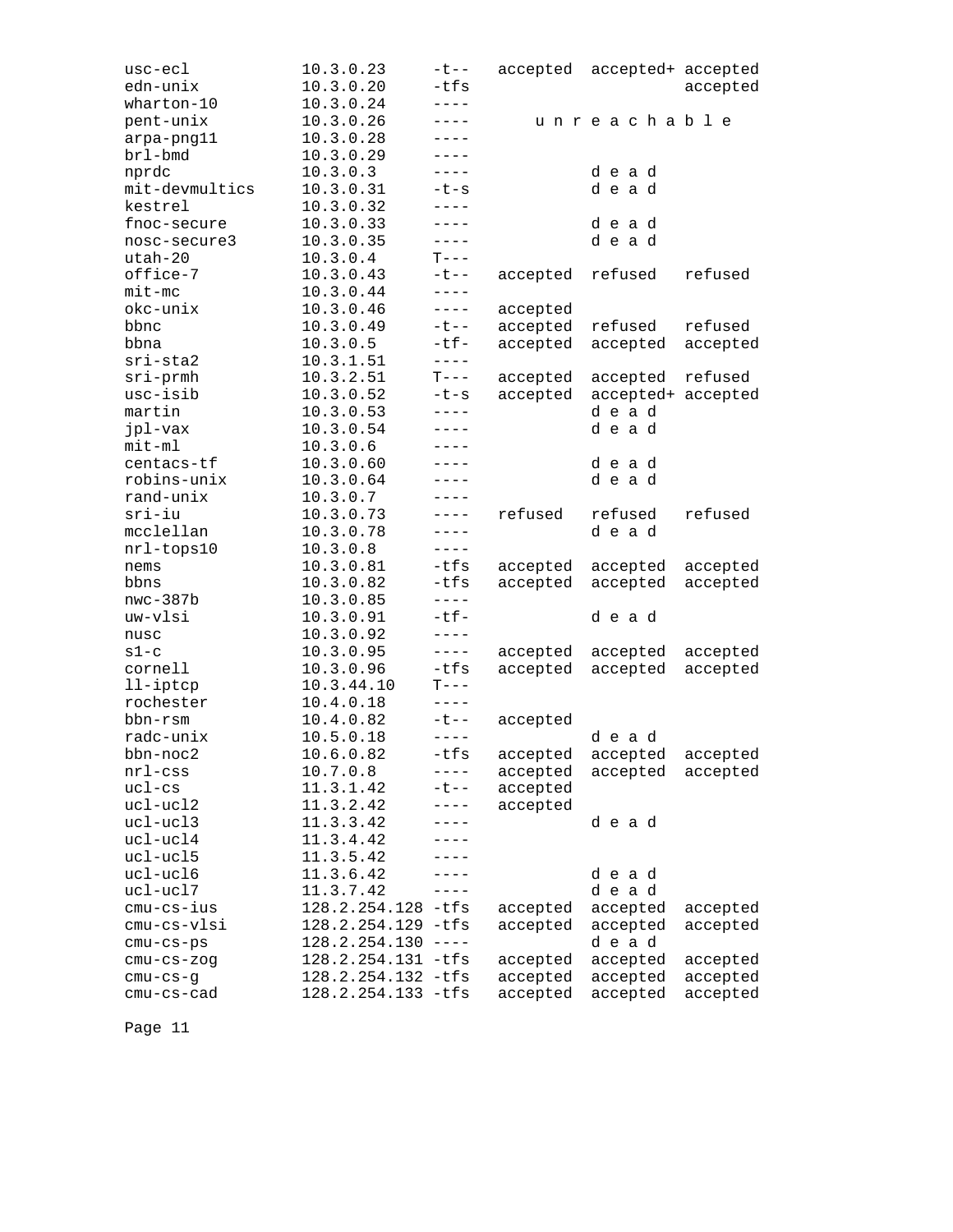| $cmu-cs-k$<br>cmu-ri-fas | 128.2.254.136 -tfs<br>128.2.254.138 -tfs |                  | accepted | dead<br>refused             | accepted |
|--------------------------|------------------------------------------|------------------|----------|-----------------------------|----------|
| cmu-cs-spice             | 128.2.254.139 -tfs                       |                  | accepted | accepted                    | accepted |
| cmu-cs-gandalf           | 128.2.254.140 -tfs                       |                  | accepted | accepted                    | accepted |
| cmu-ri-leg               | 128.2.254.141 -tfs                       |                  |          | dead                        |          |
| cmu-ri-isl               | 128.2.254.143 -tfs                       |                  |          | dead                        |          |
| $cmu-cs-j$               | 128.2.254.144 -tfs                       |                  |          | dead                        |          |
| cmu-cs-speech            | 128.2.254.145 -tfs                       |                  | accepted | accepted                    |          |
| cmu                      | 128.2.254.255                            | $---S$           |          | dead                        |          |
| dcn1                     | 128.4.0.1                                | -tfs             | accepted | accepted+ accepted          |          |
| dcn2                     | 128.4.0.2                                | $-tfs$           |          | dead                        |          |
| dcn3                     | 128.4.0.3                                | $-tfs$           | accepted | accepted+ accepted          |          |
| dcn4                     | 128.4.0.4                                | $-tfs$           |          | dead                        |          |
| dcn5                     | 128.4.0.5                                | $-tfs$           |          | unreachable                 |          |
| dcn6                     | 128.4.0.6                                | $-tfs$           | accepted | accepted+ accepted          |          |
| dcn7                     | 128.4.0.7                                | $-tfs$           |          | dead                        |          |
| dcn8                     | 128.4.0.8                                | $-tfs$           |          | dead                        |          |
| dcn9                     | 128.4.0.9                                | $-tfs$           |          | dead                        |          |
| ford1                    | 128.5.0.1                                | $-tfs$           | accepted | accepted+ accepted          |          |
| ford2                    | 128.5.0.2                                | $-tfs$           | accepted | accepted+ accepted          |          |
| ford3                    | 128.5.0.3                                | $-tfs$           | accepted | accepted+ accepted          |          |
| ford4                    | 128.5.0.4                                | $-tfs$           |          | dead                        |          |
| ford-lab                 | 128.5.0.8                                | $-tfs$           | accepted | accepted+ accepted          |          |
| ford-vax                 | 128.5.0.9                                | $-tfs$           |          | dead                        |          |
| ford-res                 | 128.5.0.10                               | $-tfs$           |          | dead                        |          |
| ford-ecc                 | 128.5.0.11                               | $-tfs$           |          | dead                        |          |
| ford-srl                 | 128.5.0.12                               | $-tfs$           |          | dead                        |          |
| ford-ers                 | 128.5.0.13                               | -tfs             | accepted | accepted+ accepted          |          |
| ford-eed                 | 128.5.0.14                               | $-tfs$           | accepted | accepted+ accepted          |          |
| ford-foe                 | 128.5.0.15                               | $-tfs$           |          | dead                        |          |
| ford-wdl1                | 128.5.32.1                               | $-tfs$           | accepted | accepted                    | accepted |
| ford-wdl2                | 128.5.32.2                               | $-tfs$           |          | dead                        |          |
| ford-wdl3<br>ford-wdl4   | 128.5.32.3                               | $-tfs$<br>$-tfs$ |          | dead                        |          |
| ford-wdl5                | 128.5.32.4<br>128.5.32.5                 | $-tfs$           |          | dead<br>dead                |          |
| ford-wdl6                | 128.5.32.6                               | $-t$ $-$         | accepted | accepted                    |          |
| dfvlr1                   | 128.7.0.1                                | -tfs             |          | unreachable                 | accepted |
| dfvlr2                   | 128.7.0.2                                | $-tfs$           |          | unreachable                 |          |
| dfvlr3                   | 128.7.0.3                                | $-tfs$           |          | unreachable                 |          |
| dfvlr7                   | 128.7.0.7                                | -tfs             |          | unreachable                 |          |
| umd1                     | 128.8.0.1                                | $-tfs$           |          | accepted accepted+ accepted |          |
| umd2                     | 128.8.0.2                                | $-t$ --          | refused  | refused                     | refused  |
| umd3                     | 128.8.0.3                                | -tfs             | accepted | accepted+ accepted          |          |
| umd4                     | 128.8.0.4                                | $-tfs$           |          | dead                        |          |
| umd5                     | 128.8.0.5                                | $-tfs$           |          | dead                        |          |
| umd6                     | 128.8.0.6                                | $-tfs$           |          | dead                        |          |
| umd7                     | 128.8.0.7                                | $-tfs$           |          | dead                        |          |
| purdue-tn                | 14.0.0.1                                 | -tfs             | accepted | accepted                    | accepted |
| uwisc-tn                 | 14.0.0.2                                 | -tfs             | accepted | accepted+ accepted          |          |
| udel-tn                  | 14.0.0.3                                 | $-tfs$           |          |                             |          |
| $mit-csr$                | 18.10.0.8                                | $---S$           | accepted |                             | accepted |
| mit-ajax                 | 18.10.0.64                               | $-tf-$           | accepted | accepted                    | accepted |
| mit-cls                  | 18.10.0.76                               | -tfs             |          |                             |          |
| csnet-sh                 | 192.5.2.3                                | $T---$           | accepted | accepted+ accepted          |          |
| edn-host1                | 21.1.0.1                                 | -tfs             | accepted |                             | accepted |